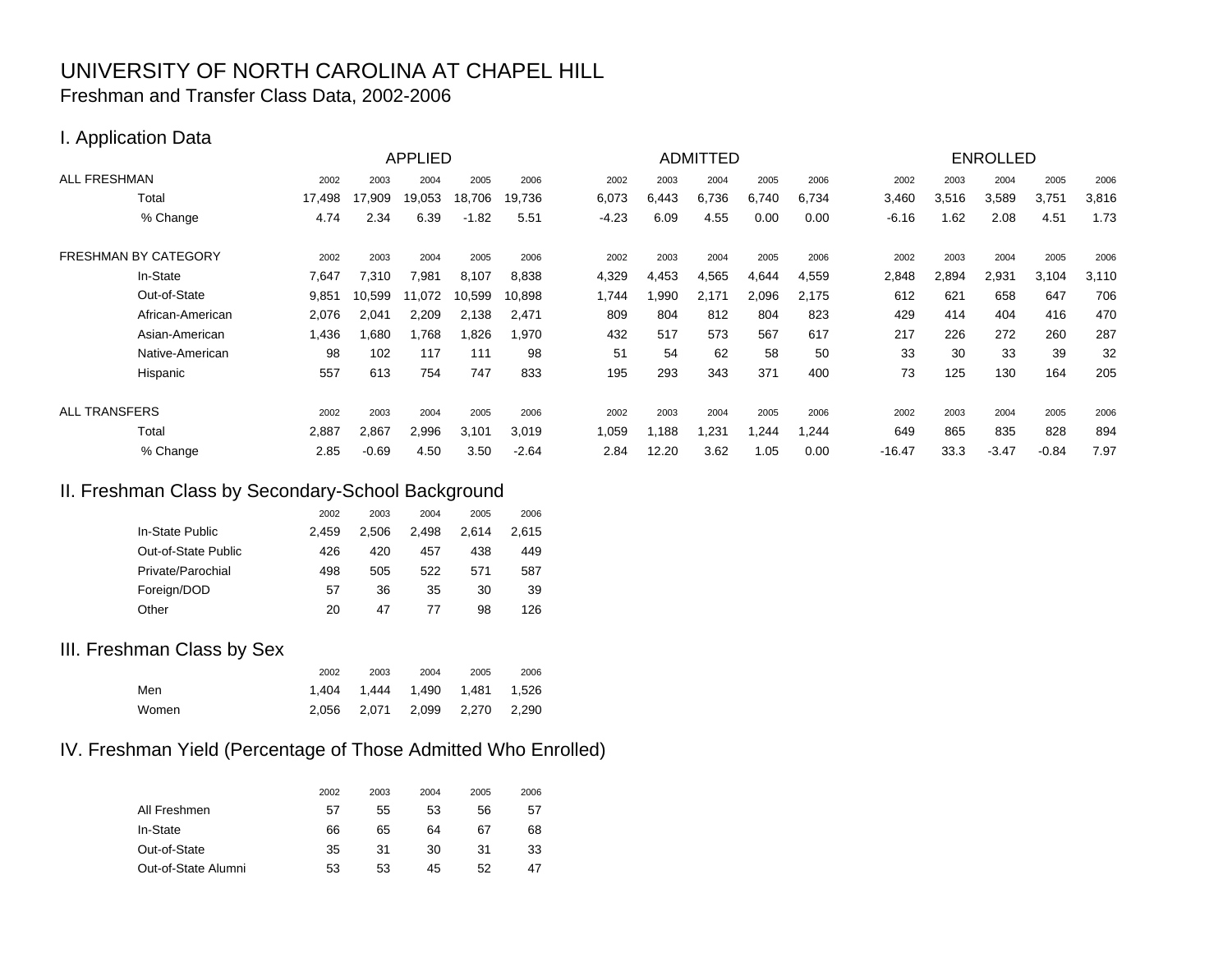### V. Freshman Class: Secondary-School Class Rank

|                                  |       | 2002  |      | 2003  |       |       | 2004  |       | 2005  |       | 2006  |
|----------------------------------|-------|-------|------|-------|-------|-------|-------|-------|-------|-------|-------|
| Top Tenth                        | 2,031 | 71%   |      | 2,001 | 70%   | 2,138 | 74%   | 2,175 | 74%   | 2,284 | 76%   |
| Second Tenth                     | 566   | 20%   |      | 591   | 21%   | 528   | 18%   | 555   | 19%   | 510   | 17%   |
|                                  |       |       |      |       |       |       |       |       |       |       |       |
| VI. SAT Average                  |       |       |      |       |       |       |       |       |       |       |       |
|                                  |       |       |      |       |       |       |       |       |       |       |       |
|                                  | 2002  | 2003  | 2004 | 2005  | 2006  |       |       |       |       |       |       |
| All Freshmen                     | 1267  | 1283  | 1287 | 1299  | 1293  |       |       |       |       |       |       |
|                                  |       |       |      |       |       |       |       |       |       |       |       |
| VII. Freshman Class by Residency |       |       |      |       |       |       |       |       |       |       |       |
|                                  |       |       |      |       |       |       |       |       |       |       |       |
|                                  | 2002  | %     |      | 2003  | $\%$  | 2004  | $\%$  | 2005  | %     | 2006  | %     |
| <b>NC Residents</b>              | 2,848 | 82.31 |      | 2,894 | 82.31 | 2,931 | 81.70 | 3,101 | 82.67 | 3,110 | 81.50 |
| Non-Resident Alumni              | 97    | 2.80  |      | 83    | 2.36  | 82    | 2.28  | 99    | 2.63  | 92    | 2.41  |
| <b>Other Non-Residents</b>       | 515   | 14.88 |      | 538   | 15.30 | 576   | 16.05 | 548   | 14.61 | 614   | 16.09 |
| <b>Total Alumni Children</b>     | 600   | 17.34 |      | 661   | 18.80 | 661   | 18.42 | 692   | 18.45 | 697   | 18.27 |
|                                  |       |       |      |       |       |       |       |       |       |       |       |

## VIII. 2006 Admitted Student Profile by Selected Categories

Data reflect all admitted students; data for enrolled students differ.

|                  | NUMBER | 55   | ゃ         | RANK | SIX       | $c_{\delta}^{\delta_{\mathcal{F}}}$ | $\infty$  | ord | $\mathcal{L}^{\wedge}$ |
|------------------|--------|------|-----------|------|-----------|-------------------------------------|-----------|-----|------------------------|
| All              | 6.734  | 1333 | 3.17      | 24   | 342       | 4.438                               | 6.1       | 6.4 | 5.1                    |
| Disability*      | 0      | NA   | <b>NA</b> | NA   | <b>NA</b> | <b>NA</b>                           | <b>NA</b> | NA  | ΝA                     |
| Discretionary    | 39     | 1207 | 2.71      | 40   | 270       | 3.692                               | 3.3       | 3.8 | 5.1                    |
| Music or Drama   | 43     | 1268 | 2.90      | 49   | 356       | 3.927                               | 4.2       | 4.7 | 5.5                    |
| <b>Athletics</b> | 153    | 1078 | 2.45      | 124  | 376       | 3.412                               | 2.0       | 2.9 | 5.5                    |

Academic program, academic performance, and school and community activities rated from 0 (lowest) to 9 (highest).

\*Disability: Number reflects only those students who disclosed a disability and were recommended for admission following consultation with Subcommittee on Disabilities; students who disclosed a disability and were admitted without consultation are not included.